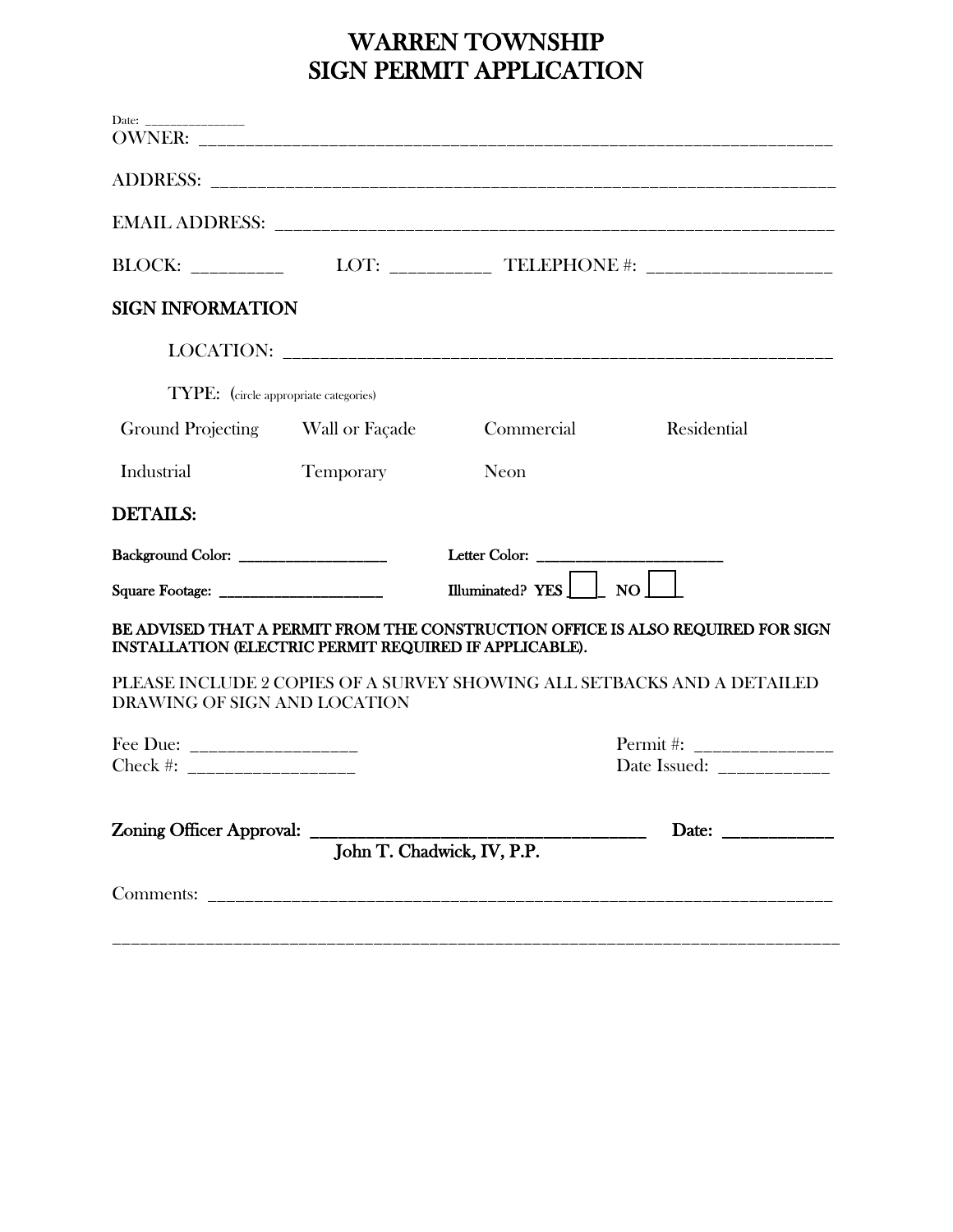#### **16-25 SIGN REGULATIONS.**

**16-25.1 General Provisions.** All **signs** hereafter erected or maintained except official traffic and street **signs** shall conform with the provisions of this chapter and the Uniform Construction Code of the Township of Warren. Any sign(s) not specifically permitted is hereby prohibited.

- a. *Permits Required.* It shall be unlawful for any person to erect or structurally alter any sign without first obtaining a permit and making payment of the fee required by the Construction Code of the Township of Warren. The erection or relocation of a free-standing sign as defined herein shall require minor site plan submission prior to issuance of any permit.
- b. *Reference to Zoning Districts.* Except as otherwise provided, no outdoor sign or other form of exterior advertising shall be erected or maintained unless the sign complies with the requirements established for the zoning district in which the sign is located. (Ord. No. 93-24)

**16-25.2Definitions.** The following words and phrases shall have the meanings ascribed to them by this subsection.

- a. *"Sign"* shall mean a name, identification, description, display or illustration which is affixed to, or printed to, or represented directly or indirectly upon a building, structure or parcel of land, and which directs attention to a person, institution, organization, activity, place, object or product of business, provided that the display of public notices, the flag, emblem or insignia of the United States of America, political unit, temporary **signs** or temporary display in connection with a charity drive for contributions shall not be considered **signs** under the provisions of this section.
- b. *"Animated sign"* shall mean a sign which has its illumination maintained at a constant intensity at the source of illumination, and the animation created by means other than the increase or decrease of said intensity at its source.
- c. *"Business sign"* shall mean a sign which directs attention to a business, industry, profession, commodity, service or entertainment sold or offered upon the same premises where such sign is located.
- d. *"Directional sign"* shall mean **signs** containing directional information about public places owned or operated by Federal, State or local governments or their agencies; publicly or privately owned natural phenomena, historic, cultural, scientific, educational and religious sites; and areas of natural beauty or naturally suited to outdoor recreation.
- e. *"Erect"* shall mean to construct, build, raise, assemble, place, affix, attach, create, paint, draw or in any other way bring into being or establish, but it shall not include any of the foregoing activities when performed as an incident to the change of advertising message or normal maintenance or repair of a sign or sign structure.
- f. *"Flashing sign"* shall mean a sign, the illumination of which is not kept constant in intensity at all times when in use.
- g. *"Indirectly illuminated sign"* shall mean any illuminated sign whose illumination is derived from an external artificial source.
- h. *"Marquee"* shall mean a permanent roof-like shelter extending from part or all of a building face.
- i. *"Nameplate sign"* shall mean a sign which states the name or address or both of the occupant of the lot where the sign is located.
- j. *"Outdoor advertising sign"* (billboard) shall mean a sign which directs attention to a business, industry, profession, commodity, service or entertainment not necessarily sold or offered upon the premises where the sign is located.
- k. *"Professional sign"* shall mean a sign listing only the name and profession of the practitioner.
- l. *"Projecting sign"* shall mean a sign which is attached to the building wall and extends more than eighteen (18) inches from the face of such wall.
- m. *"Roof sign"* shall mean a sign constructed or supported upon the roof of any building or structure.
- n. *"Revolving sign"* shall mean a sign which moves in any manner by mechanical means.
- o. *"Sign area"* shall mean the entire area within a continuous perimeter enclosing the limits of the actual message or copy area. It does not include any structural elements outside the limits of the sign surface and not forming an integral part of the display. For projecting or double-faced **signs**, where the sign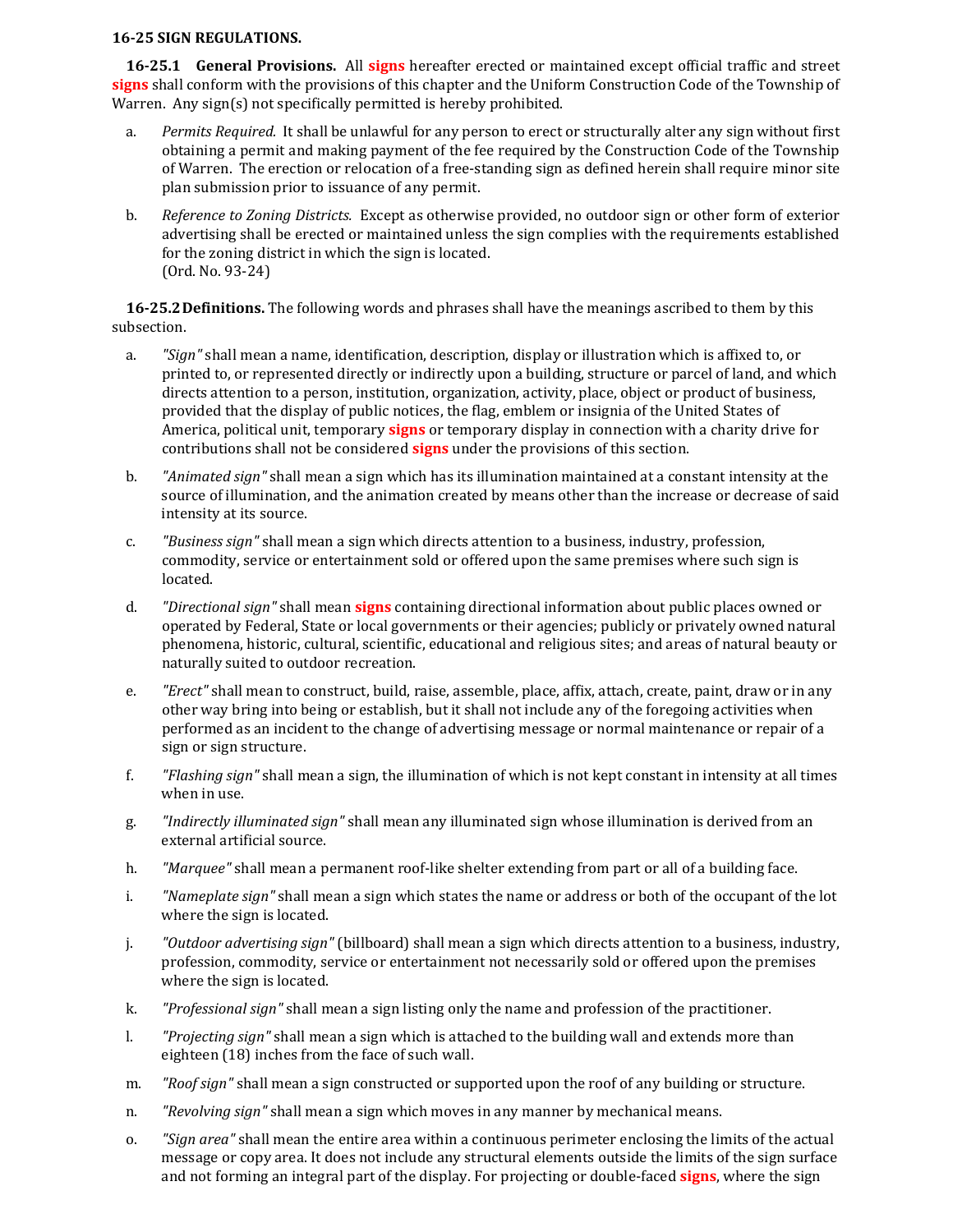faces are parallel, the sign area of only one (1) display face shall be measured in computing total sign area.

- p. "Temporary sign" shall mean a sign which is intended to advertise community or civic projects, real estate for sale or lease, or other special events on a temporary basis. Temporary **signs** advertising community or civic projects or other special events shall be permitted for a maximum of thirty (30) days. Except for real estate and Warren Township-based nonprofit and charitable organization community or civic projects or events, all temporary **signs** shall require a zoning permit. (See subsection 16-25.6e.). Banners shall only be permitted as set forth in herein. (Ord. No. 2016-15)
- q. *"Wall sign"* shall mean a sign which is attached to the wall of a building with the face in a plane parallel to such wall and not extending more than eighteen (18) inches from the face of the wall. (Ord. No. 93-24; Ord. No. 2016-15)

**16-25.3Exempt Signs.** The provisions and regulations of this section shall not apply to the following **signs**:

- a. Professional nameplate **signs** indicating the name and profession of the occupant of a dwelling, provided such **signs** do not exceed two (2) square feet. Said **signs** shall not be lighted between the hours of 9:00 p.m. and 8:00 a.m.
- b. Temporary **signs** inside windows of commercial establishments not covering more than twenty-five (25%) percent of any given window.
- c. Temporary **signs** of nonprofit and charitable organizations (excluding banners as authorized herein), provided that such **signs** do not exceed thirty-two (32) square feet. Said **signs** shall be removed within ten (10) days after completion of said event or function. The provisions of subsections 16-25.4 and 16-25.5 shall apply to the aforesaid **signs**, except for banner **signs**. (Ord. No. 2016-15 § 3)
- d. Bulletin boards not over sixteen (16) square feet in area for public, charitable or religious institutions when same are located on the premises of said institutions and located twenty-five (25) feet from any lot line.
- e. **Signs** denoting the architect, engineer or contractor when placed upon work under construction, and not exceeding sixteen (16) square feet in area. Said **signs** to be removed within ten (10) days of issuance of certificate of occupancy. Such sign shall be located no less than ten (10) square feet from any property line.
- f. Memorial **signs** or tablets, names of buildings and dates of construction when cut into any masonry surface or when constructed of bronze or other incombustible metal.
- g. **Signs** indicating a political preference for a person and/or political party seeking election provided such **signs** do not exceed sixteen (16) square feet in area on any one (1) side. Said **signs** to be removed within ten (10) days after the completion of the election. The provisions of subsections 16- 25.4 and 16-25.5 shall apply to the aforesaid **signs**.
- h. Traffic directional **signs**:
	- 1. As shown on an approved site plan or,
	- 2. If no development plan is required, such sign shall be located no less than five (5) feet from edge of pavement and have dimensions of no greater than one (1) foot by two (2) feet and shall not exceed three (3) feet in height.
- i. On site real estate or lease **signs** not exceeding six (6) square feet in area and off site real estate sales/directional **signs** not exceeding six (6) square feet in area, when erected and maintained in accordance with the requirements set forth in subsection 16-25.7d. The provisions of subsections 16- 25.4 and 16-25.5 shall apply to the aforesaid **signs**.

(Ord. No. 93-24; Ord. No. 95-1 § 1; Ord. No. 98-26, § 1; Ord. No. 2016-15 § 3)

## **16-25.4Prohibited Sign Features.**

- a. No sign shall be erected, used or maintained which in any way simulates official, directional or warning **signs** erected or maintained by the State of New Jersey, by any County or municipality thereof, or by any public utility or similar agency concerned with the protection of the public health or safety.
- b. No neon sign or similar illustrated advertisement shall be of such color or located in such a fashion as to diminish or detract in any way from the effectiveness of any traffic signal or similar safety or warning device.
- c. The following advertisements are specifically prohibited: any advertisement which uses a series of two (2) or more **signs** placed in a line parallel to the highway or in similar fashion all carrying in a single advertisement message, part of which is contained on each sign.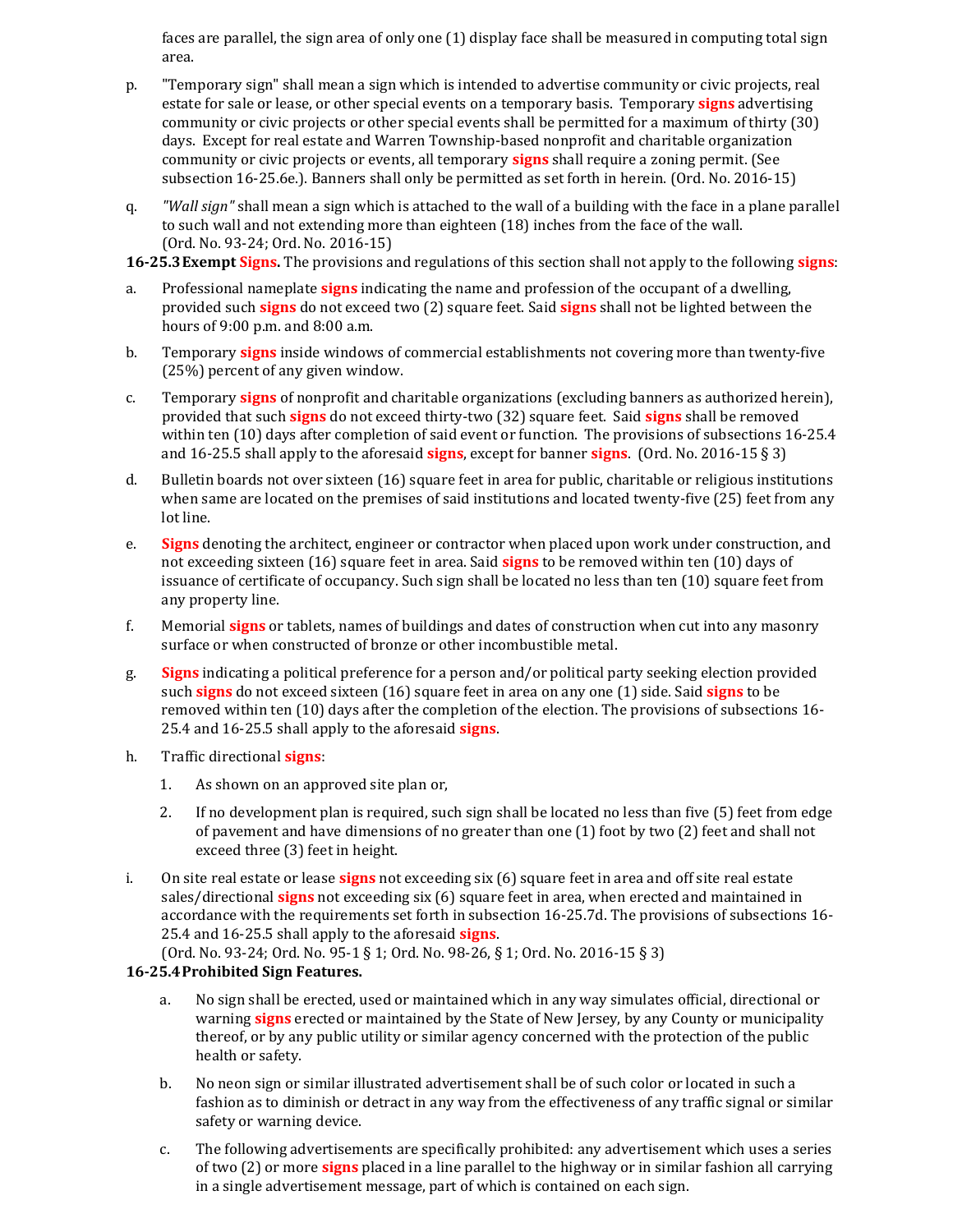- d. No **signs** shall have flashing lights or exposed high flashing lights or exposed high intensity illumination.
- e. No sign may obstruct any windows, door, fire escape, stairway or opening intended to provide light or ingress and egress to or from any building or structure.
- f. No sign may be placed in such a position to cause a danger to traffic by obscuring visibility.
- g. No banners, pinwheels or similar **signs** shall be permitted, except that a banner may be permitted only for events sponsored by Warren Township, or at the discretion of the Township Committee as authorized by Resolution. (Ord. No. 93-24; Ord. No. 2016-15 § 2)

### **16-25.5Prohibited Signs.**

- a. Billboards, outdoor display structures and **signs** mounted on trailers, platforms and atop vehicle(s).
- b. **Signs** projecting more than three (3) feet from the wall of a building and all roof **signs**.
- c. **Signs** visible from the street using the word "Stop" or "Danger" or any other word, phrase, symbol or character with the effect of simulating a public safety warning or traffic sign.
- d. **Signs** other than officially authorized **signs** or temporary banners of a Warren Township-sponsored event tacked, pasted, painted or otherwise attached to poles, posts, trees, fences, sidewalks or curbs. (Ord. No. 2016-15 § 3)
- e. Exterior **signs** using animated display except for clocks and weather information.
- f. No sign other than official traffic control devices or street **signs** shall be erected within, or encroach upon, the right-of-way of any street.
- g. Rotating or moving by mechanical means **signs**. (Ord. No. 93-24; Ord. No. 2016-15 § 3)

### **16-25.6 General Regulations.**

- a. *Illumination.* All **signs** shall be shielded to prevent the direct rays of illumination from being cast into adjoining property and approaching vehicles.
- b. *Location.* No sign shall be located in a required buffer area.
- c. *Nonconforming Signs.* Nonconforming **signs** shall not be enlarged, relocated, altered, rebuilt, and further provided that failure to keep **signs** in good repair for a period of six (6) consecutive calendar months shall constitute abandonment and such sign may not then be replaced or rehabilitated and must be removed by the owner.
- d. *Maintenance of Signs.* Any sign that is or shall become dangerous or unsafe in any manner whatsoever shall be repaired and made safe or shall be removed.
- e. *Permit Required.* No temporary or permanent sign(s) shall be installed without first obtaining a temporary or permanent sign zoning permit from the Zoning Officer of Warren Township, unless specifically exempted by subsection 16-25.3. (Ord. No. 93-24)

#### **16-25.7 Signs Permitted in Residential Districts.**

- a. **Signs** not exceeding one (1) square foot for driveway entrances and exits or for warning or directional purposes. No such **signs** shall show any type of commercial identification or advertising.
- b. Identification **signs** for schools, churches or similar public or quasi-public institutions, clubs, lodges, farms, estates or similar uses provided the area of such **signs** does not exceed twelve (12) square feet. No such sign shall be located closer than twenty-five (25) feet to a lot line.
- c. **Signs** advertising the sale of products from a farm as defined in this chapter, when the products are grown or raised on the premises, provided the area of such **signs** does not exceed thirty-two (32) square feet. No such sign shall be located less than twenty-five (25) feet from the edge of pavement or ten (10) feet from a lot line, whichever the greater.
- d. One (1) unlighted real estate sign, not over six (6) square feet in area, advertising the sale or lease of the building or lot upon which the sign is maintained, provided that the same is removed immediately upon the execution of a contract relative to the sale or lease of the said property. One (1) unlighted garage sale sign, not over six (6) square feet in area, advertising a garage sale for a period not to exceed five (5) days upon the lot which the sign is maintained, provided that same is removed immediately upon the end of the garage sale.